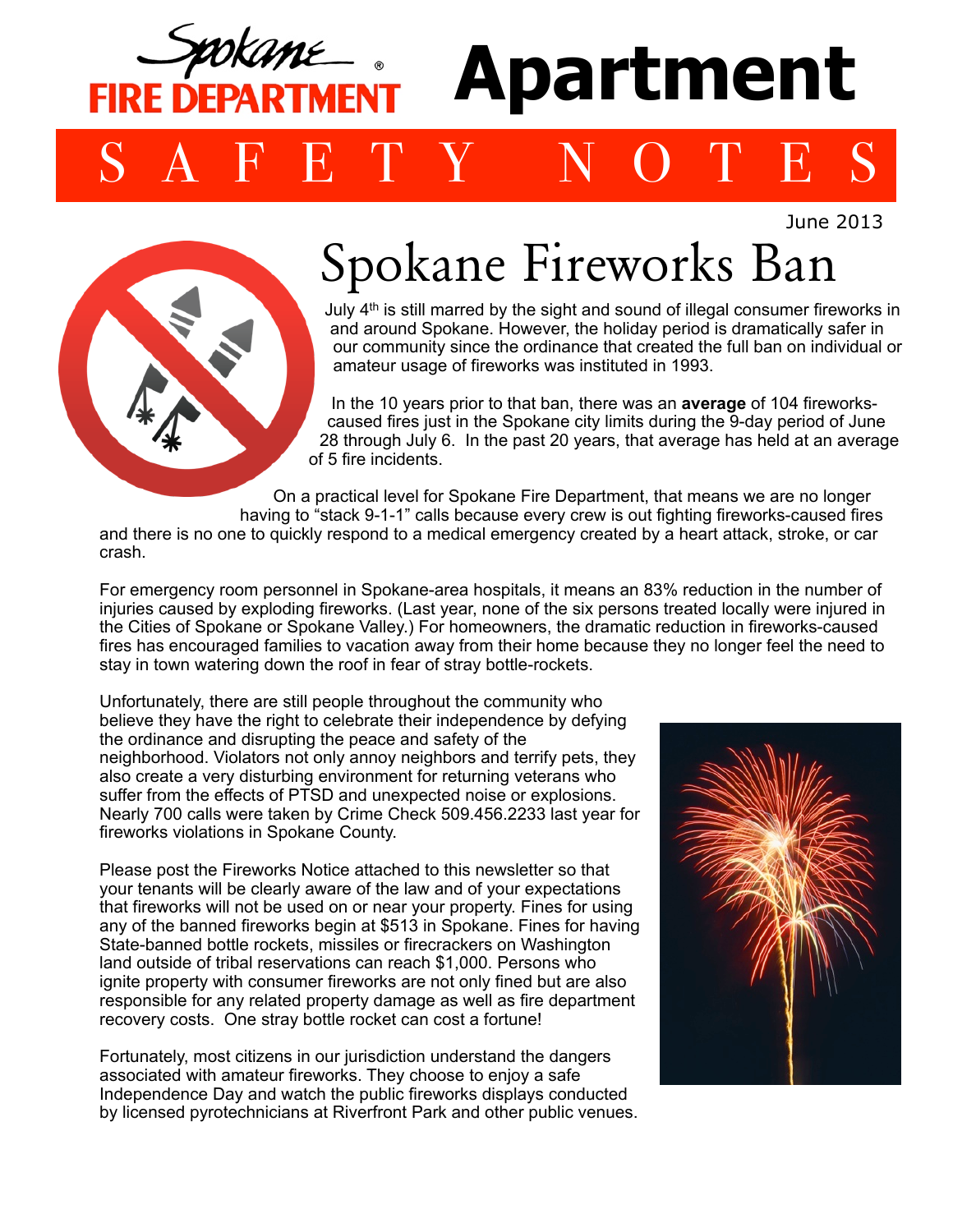

## **Little Things Cause Big Troubles**

**Remind tensor in the smoke inhalation.** The state is a kitchen greater than  $\mathbb{R}$  is a state of the state of the state of the state of the state of the state of the state of the state of the state of the state of the s **by putting a little and turning off the pan and turning off the heat.** … pinched electrical cord sparks fire in a Seattle apartment building leaving one man dead and

an outlet but not connected to any appliance s tenants may be a simple information, may be a simple information,  $\mathcal{L}_{\mathcal{A}}$ *show that:* … extension cord plugged into an outlet but not connected to any appliance starts fire that leaves two preschoolers dead.

**Keep grills a safe distance from siding, eaves, wooden**  *•Males face disproportionate risk*  …extension cord plugged into air conditioner started the fire that destroyed the home.

...candle ignites clothing in bedroom and takes the life of young girl. decks of multi-family residences can dramatically accelerate any

fire that starts on the exterior of a building. *cooking injuries occur when*  ...cigarette stubbed out in potted plant smolders before destroying large section of apartment complex.

risk-for-cooking- fire" groups of college students or senior in apartment community delays paramedic response to heart attack ... poorly addressed residence in apartment community delays paramedic response to heart attack incident.

On a related note, Spokane Fire Department Prevention … \$80,000 estimated fire loss caused by faulty dishwasher.

- personnel had the opportunity to witness the effectiveness of the hillion GE and Hotpoint dishwashers recalled ii *sleeping.* … [www.cpsc.gov](http://www.cpsc.gov) reports 1.3 million GE and Hotpoint dishwashers recalled in August 2012.
- a proposed or otomo oper proposed fine ... stray barbecue lighter used by preschooler starts apartment fire.
- on stovetops. It is more energy-efficient than a regular burner  $\dots$  leaking propane unit on barbecue accelerates building fire that began on lower deck.

You can sign up for this monthly newsletter, ask a fire-related question or suggest a specific safety topic by roch can eighter that them by homeway, ask a morrelated queenent or eagger

 $\mathcal{L}_{\mathcal{A}}$  or  $\mathcal{L}_{\mathcal{A}}$  or  $\mathcal{L}_{\mathcal{A}}$  or  $\mathcal{L}_{\mathcal{A}}$  or  $\mathcal{L}_{\mathcal{A}}$  or  $\mathcal{L}_{\mathcal{A}}$  or  $\mathcal{L}_{\mathcal{A}}$  or  $\mathcal{L}_{\mathcal{A}}$  or  $\mathcal{L}_{\mathcal{A}}$ 



Be Sure to visit our website at  $\overline{\phantom{a}}$ www.spokanefire.org spokanefire.org

There you will find links to our blog, There you will find links to our blog, Facebook, Twitter and YouTube pages!